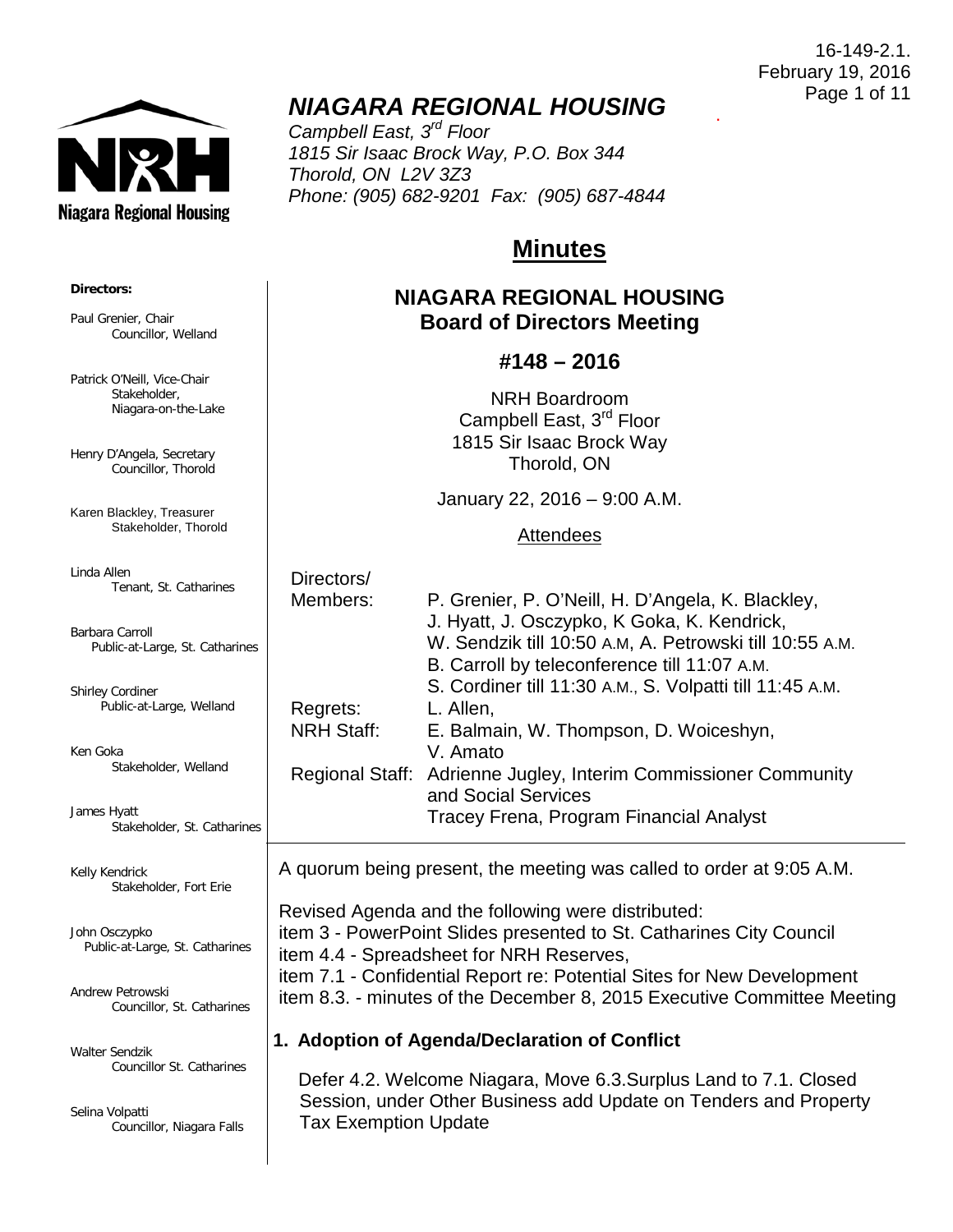#### *That the agenda be ADOPTED as amended.*

There were no conflicts of interest declared.

#### **2. Approval of Minutes**

2.1. Minutes of the November 27, 2015 Meeting

*Moved by J. Hyatt Seconded by K. Goka*

#### *That the minutes of the November 27, 2015 meeting be ADOPTED.*

*CARRIED*

2.2. Business Arising

The CEO advised that the Cease to Qualify Report along with a PowerPoint presentation was presented to PHSS Committee on January 5<sup>th</sup>.

**3.** NRH Presentations to Municipal Councils – not presented

#### **4. Staff Reports**

4.1. Director Meeting Attendance – Report 16-148-4.1.

Moved by S. Volpatti Seconded by A. Petrowski

That the NRH Board of Directors RECEIVE Report 16-148-4.1 for information.

The CEO explained that the report was provided at the request of the Executive and to generate discussion. The attendance and participation chart is used as a tool for Director evaluation, the criteria are reviewed every few years for relevance.

Items for Board consideration:

- 1. Should attendance exceptions remain the same?
- 2. Should Benchmarks be established and measured during a term?:
	- o A minimum number of meetings that a Director should attend in a year?
	- o A minimum % of meeting that constitutes attendance
- 3. Should Directors receive remuneration for meetings they did not attend?
- 4. Not all Directors participate on Committees. Should there be a weighting applied for attendance on committees?

A lengthily discussion ensued.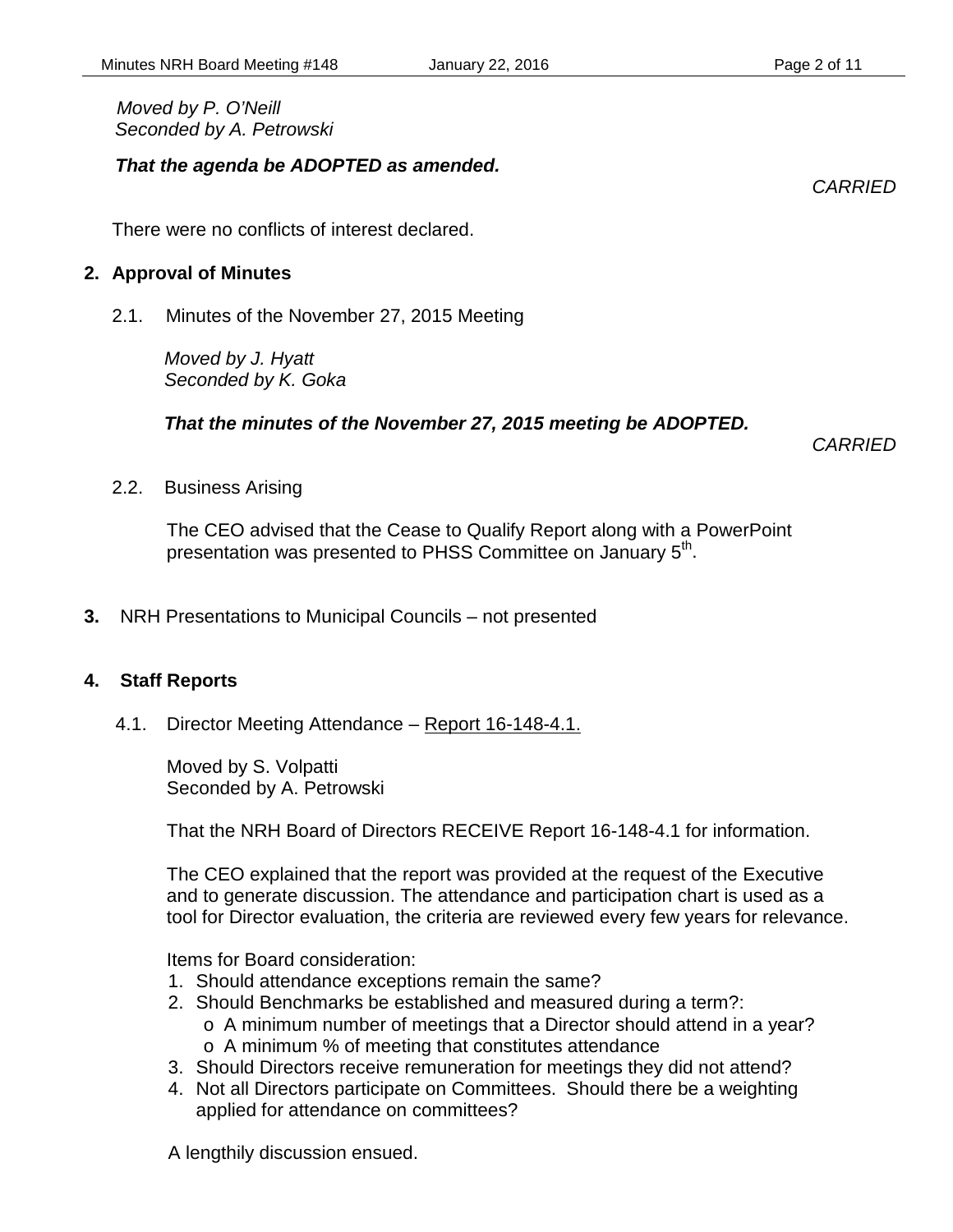Moved by A. Petrowski Seconded by S. Volpatti

To call the question

Upon a recorded vote being requested, by H. D'Angela, the Directors voted as follows:

Voting FOR the motion (6): A. Petrowski, P. Grenier, B. Carroll, J. Osczypko, J. Hyatt, S. Volpatti

Voting AGAINST the motion (6): W. Sendzik, P. O'Neill, K. Blackley, K. Goka, H. D'Angela, K. Kendrick

Upon the recorded vote being taken, the Chair declared the motion,

*DEAD*

It was suggested that the Chair canvas Directors having poor attendance prior to next meeting regarding their commitment going forward; Directors should evaluate their schedule against NRH meeting dates.

IR - Look at best practices of other boards, W. Sendzik

Action by: E. Balmain

4.2. Welcome Home Niagara Program Report

Deferred

4.3. Commitment Agreement - Integrated Housing System – Report 16-148-4.3

D. Woiceshyn reviewed the report in detail; staff is recommending:

- 1. That the Niagara Regional Housing Board of Directors APPROVES NRH joining the *Housing Collaborative Initiative*, a group of Housing service managers and administrators, who are launching an Integrated Housing Information System.
- 2. Niagara Regional Housing Board of Directors APPROVES NRH purchasing the fully integrated software package developed to create efficiencies and consolidate multiple social housing programs into one system.
- 3. That the NRH CEO be AUTHORIZED to execute an Integrated Housing System Agreement with Arcon ISTCL Group, Inc., (AIG) with a financial commitment of up to \$20 per social housing unit, less any future commitment from the Provincial government, to acquire all modules of the new system.

IHS will be used to manage the Centralized Waitlist and replace the Lotus Notes software; Lotus is very old and no longer supported.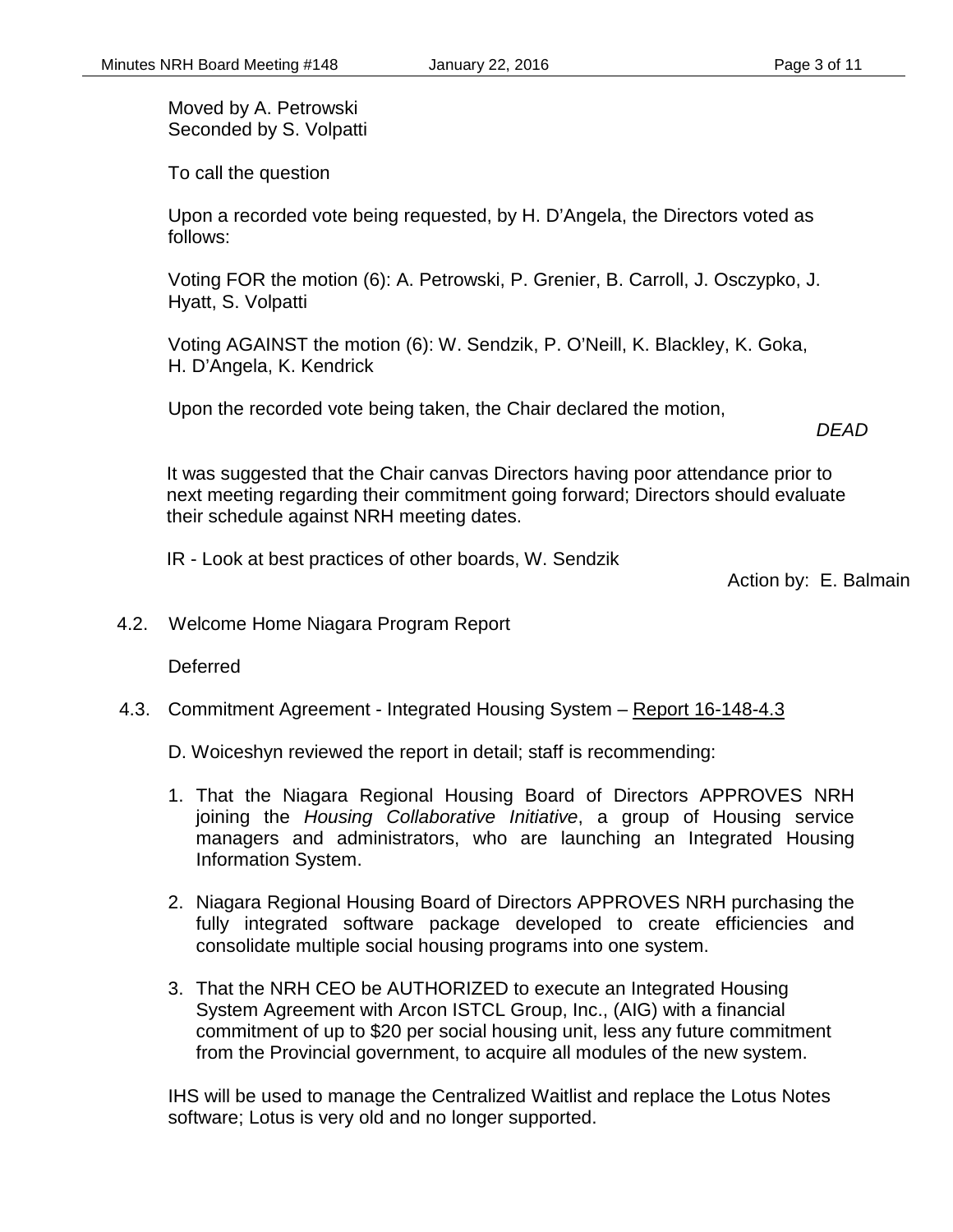Questions:

- How would NRH pay for the purchase?
- Are there other costs involved? Equipment, training, hidden costs?
- Where would NRH's data be stored?
- Who owns the program/application, who owns code keys?
- Are earlier investors paying more?
- Can NRH be part of the revenue opportunity?

*Moved by P. Grenier Seconded by S. Volpatti*

### *1) That execution of a Commitment Agreement for an Integrated Housing System be DEFFERRED; and,*

*2) Staff be directed to NEGOTIATE total costs and obligations.*

*CARRIED*

#### 4.4. NRH Reserves – Spreadsheet 16-149-4.4.

Staff reviewed purpose of each reserve. NRH reserves are held by the Region. Interest earned is not posted to the Reserve account, rather the Region rolls the interest into Region accounts.

Housing Providers are legislated to maintain reserves equal to 15% of property value. This does not apply to the downloaded former Ontario Housing Corporation units, they must be funded to the level required. Currently the reserves for Public Housing units are low, only about 3% of the asset value. The reserve for Public Housing units includes reserves for Broadoak and Fitch Street which are 100% self-sustaining and of no cost to taxpayers. The VFM audit recommended that the reserves for these units be increased. The Region's policy indicates reserves should be 35% of asset value.

J. Hyatt advised that he attended a Tender Evaluation meeting regarding structural repairs required (Health and Safety item) to a semi-detached unit. It would cost approximately \$100,000 to fix the foundation and \$300,000 to build new.

Estimates for NRH Capital requirements for owned unit portfolio are \$58 m over next 10 years.

It was suggested that staff develop a draft policy stating that any NRH Year-End surplus be automatically transferred to a building fund for new development. Action by: E. Balmain

*Moved by K. Kendrick Seconded by K. Blackley*

*That the Niagara Regional Housing Board of Directors RECEIVE 16-149-4.4, NRH Reserves and verbal report for information.*

*CARRIED*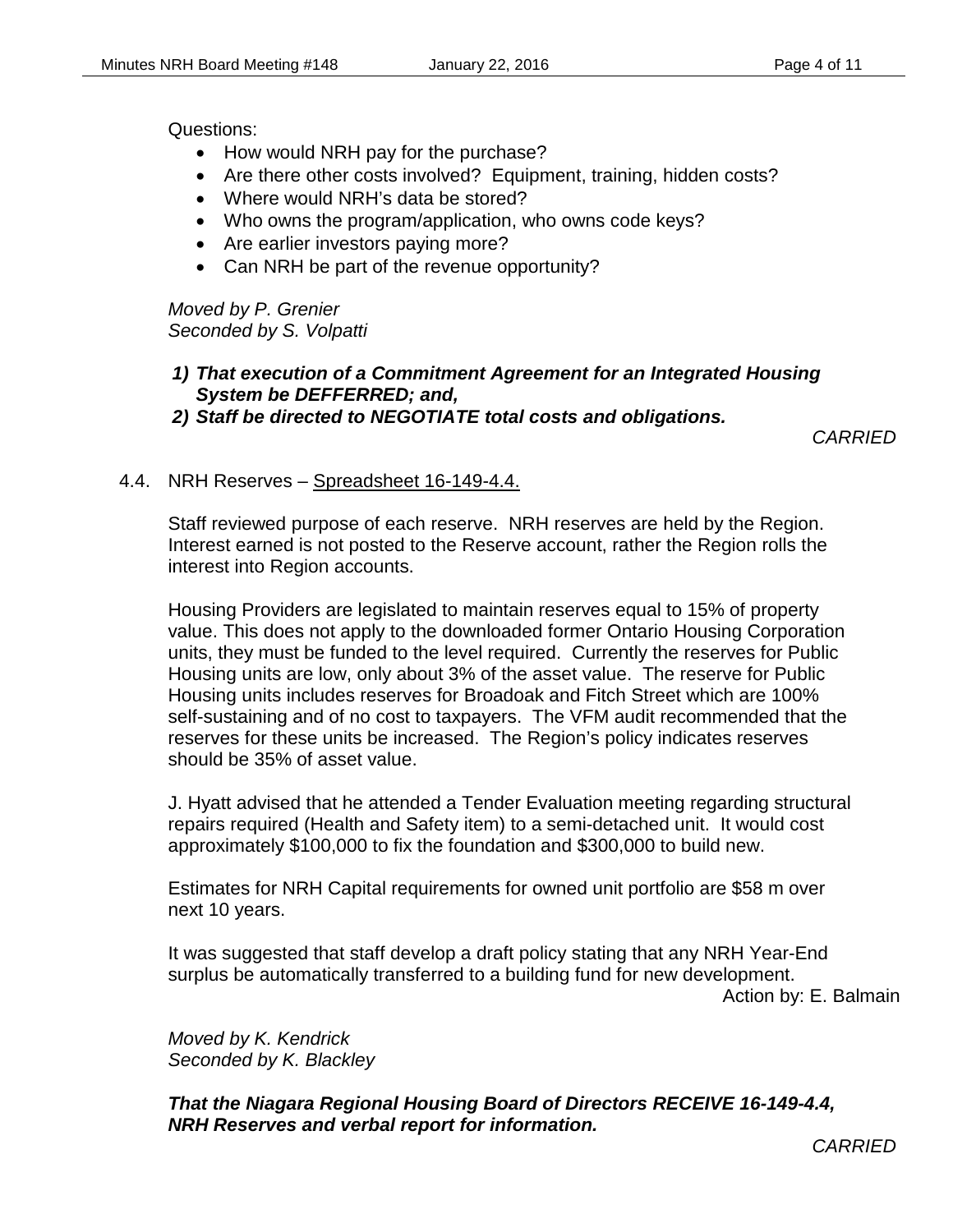- IR Resend budget report, S. Volpatti
- IR It was agreed that finance be invited to provide presentation at the February or March meeting regarding reserves, what is policy, what is plan?, All

Action by: E. Balmain

#### **5. New Business**

5.1. Election of Officers

In accordance with By-Law #1, officers of the Corporation will serve at the pleasure of the Board, and shall hold such office until his/her resignation, removal, or other disqualification from service or until a qualified successor shall be elected.

The Chair was turned over to the CEO to facilitate election of the Chair/President.

#### *Chair/President*

The CEO opened the floor to nominations for the office of Chair/President.

- K. Blackley nominated S. Cordiner for the office of Chair/President.
- H. D'Angela seconded the nomination.
- S. Cordiner accepted the nomination.

Nominations for the office of Chair/President were called for a  $2<sup>nd</sup>$  time.

- S. Volpatti nominated P. Grenier for the office of Chair/President.
- J. Hyatt seconded the nomination.
- P. Grenier accepted the nomination.

Nominations for the office of Chair/President were called for a 3<sup>rd</sup> time. There were no further nominations.

*Moved by W. Sendzik Seconded by S. Volpatti*

*That nominations for the office of Chair/President be CLOSED.*

#### *CARRIED*

There being two candidates for the office of Chair/President, the open ballot method was used. Ballots were distributed, Directors inserted their name on the left side of the ballot and the candidate of their choice for Chair/President on the right side of the ballot. D. Woiceshyn and W. Thompson acted as scrutineer and counter respectively.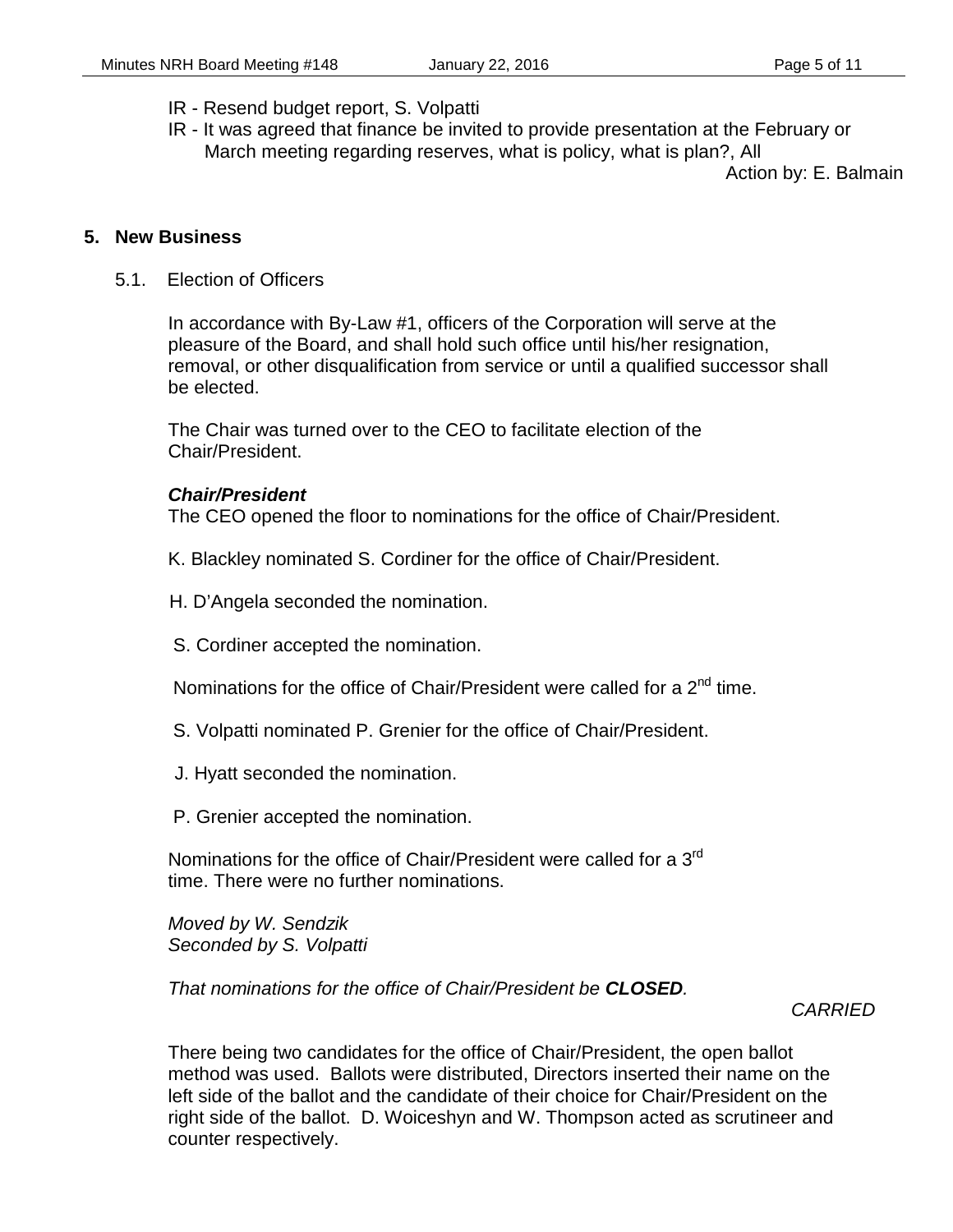V. Amato released phone from speaker mode, B. Carroll advised her choice of candidate, phone was switched back to speaker mode, V. Amato completed ballot for B. Carroll and gave to counter.

Results of the vote were handed to the CEO. The CEO announced that P. Grenier was the successful candidate in a vote of 7 to 6.

The CEO handed the Chair to P. Grenier.

#### *Vice-Chair*

The Chair opened the floor to nominations for the office of Vice-Chair.

- S. Cordiner nominated P. O'Neill for the office of Vice-Chair.
- K. Blackley seconded the nomination.
- P. O'Neill accepted the nomination.

Nominations for the office of Vice-Chair were called for a 2<sup>nd</sup> time.

- S. Volpatti nominated J. Hyatt for the office of Vice-Chair
- A. Petrowski seconded the nomination.
- J. Hyatt accepted the nomination.

Nominations for the office of Vice-Chair were called for a  $3<sup>rd</sup>$  time. There were no further nominations.

*Moved by S. Volpatti Seconded by J. Osczypko*

*That nominations for the office of Vice-Chair be CLOSED.*

### *CARRIED*

There being two candidates for the office of Vice-Chair, the open ballot method was used. Ballots were distributed, Directors inserted their name on the left side of the ballot and the candidate of their choice for Chair/President on the right side of the ballot. D. Woiceshyn and W. Thompson acted as scrutineer and counter respectively.

V. Amato released phone from speaker mode, B. Carroll advised her choice of candidate, phone was switched back to speaker mode, V. Amato completed ballot for B. Carroll and gave to counter.

Results of the vote were handed to the Chair. The Chair announced that P. O'Neill was the successful candidate in a vote of 7 to 6.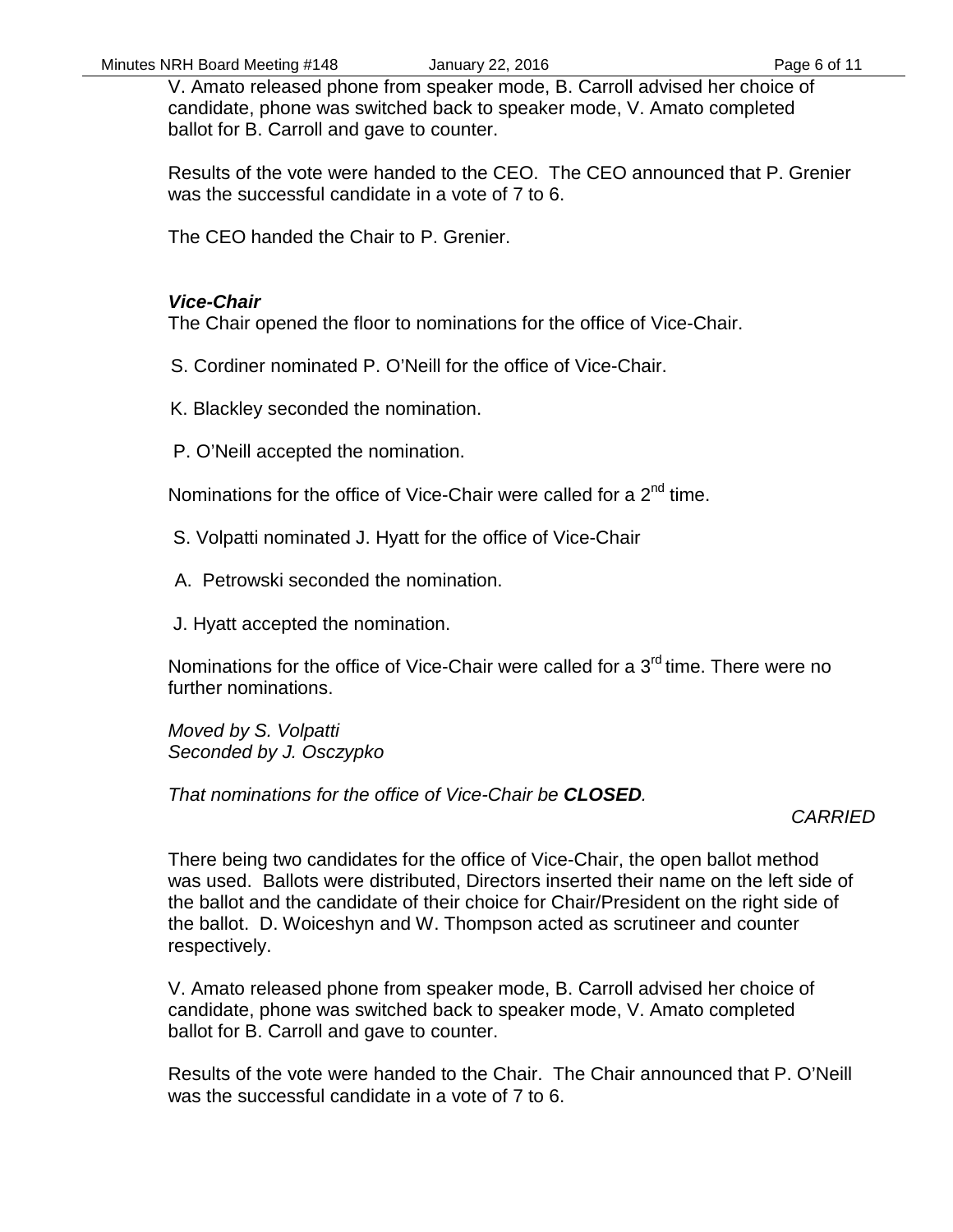#### *Secretary*

The floor was opened to nominations for the office of Secretary.

S. Cordiner nominated H. D'Angela for the office of Secretary.

J. Osczypkko seconded the nomination.

H. D'Angela accepted the nomination.

Nominations for the office of Secretary were called for a second and third time. There were no further nominations.

*Moved by S. Volpatti Seconded by K. Blackley*

*That nominations for the office of Secretary be CLOSED.*

*CARRIED*

#### *Treasurer*

The floor was opened to nominations for the office of Treasurer.

- S. Cordiner nominated K. Blackley for the office of Treasurer.
- J. Osczypko seconded the nomination.

K. Blackley accepted the nomination.

Nominations for the office of Treasurer were called for a second and third time. There were no further nominations.

*Moved by S. Volpatti Seconded by J. Osczypko*

*That nominations for the office of Treasurer be CLOSED.*

*CARRIED*

#### 6. **General Manager's Report**

6.1. Financial Statements as at November 30, 2015 - Report 16-148-6.1.

*Moved by A. Petrowski Seconded by P. O'Neill*

*That the Niagara Regional Housing Board of Directors RECEIVE the financial statements as at November 30, 2015.*

*CARRIED*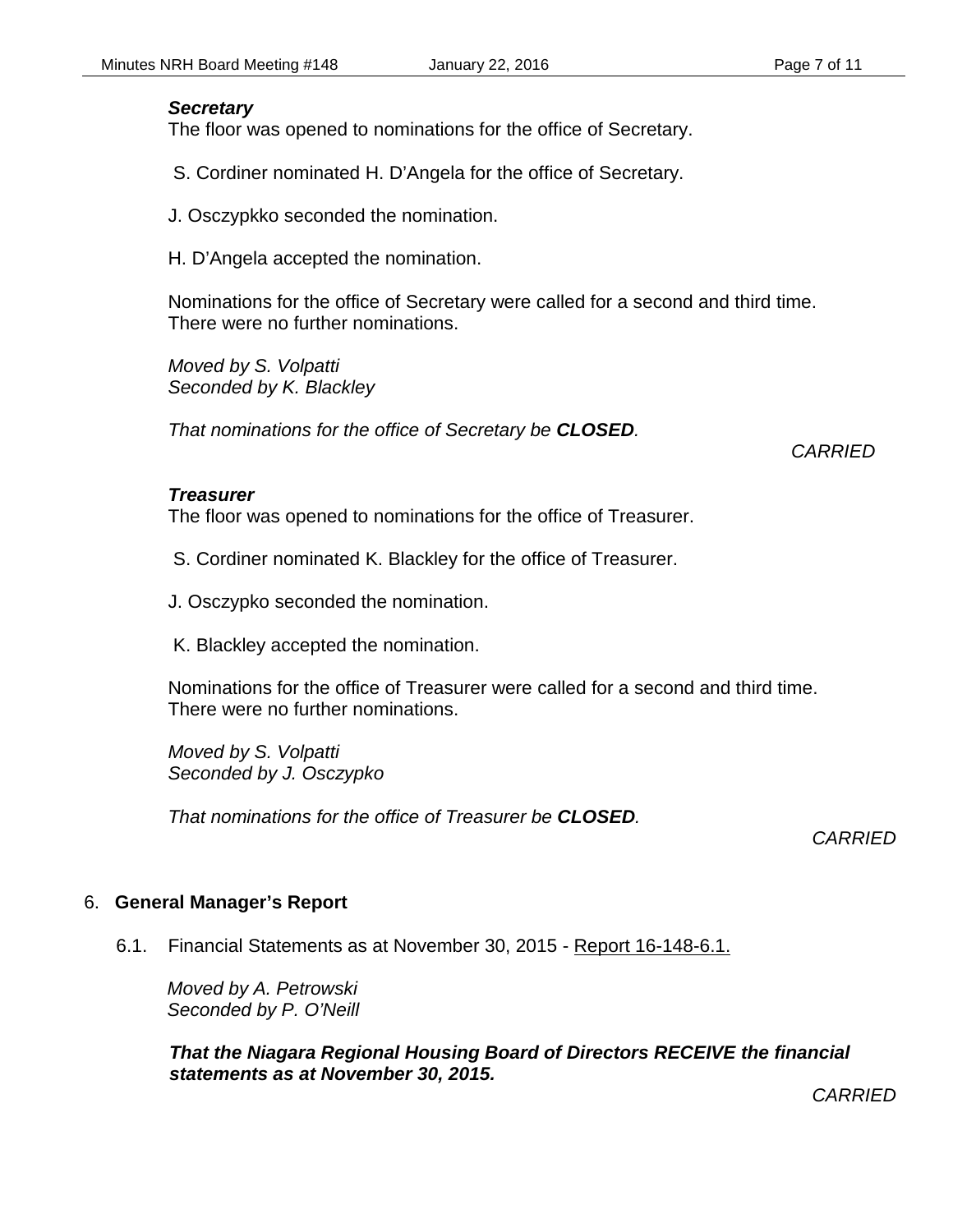IR - Staff look into development of policy stating that any NRH Year-End surplus be automatically transferred to a building fund for new development, H. D'Angela

Action by: E. Balmain

- W. Sendzik left the meeting at 10:50 A.M.
	- 6.2. Legal Representation

The CEO informed Directors that the current external legal firm used by NRH when required, advised that it could not represent NRH due to a conflict of interest. In consultation with the Executive Committee, staff contacted several firms in the Niagara Region all of which had conflicts. In the event NRH requires external legal advice in future, it will contact the firm of Ross & McBride, in Hamilton. Fees are reasonable and no retainer required.

- A. Petrowski left the meeting at 10:55 A.M.
	- 6.3. Surplus Land moved to Closed Session 7.1.
	- 6.4. LEED Certification for Fitch St., Welland

The CEO advised that NRH has received a Silver LEED Certification for the Fitch St., Welland new development.

6.5. Councillor Information Request re: Market Rents Survey

The CEO advised that a memo would be going out in reply to the Councillor Information request about the Market Rent Survey of other Service Manager (SM) practices. OMSSA, the organization that assisted NRH with the survey, advised that responses were strictly peer to peer; as such, individual SM responses to each question cannot be shared.

There are approximately 35 households remaining, who, for one reason or other refuse to provide necessary information and/or cooperate. Before N9's are issued staff will prepare summaries for the tenants advising the dates and methods by which NRH staff have attempted to contact them (by mail, by phone and in person). CEO will review all letters prior to mail out. Should a Director be contacted by one of these tenants please ask to see the letter.

Many NRH households have complex needs and require significant staff time to support. J. Osczypko offered to provide one of his staff to assist with these tenants, particularly the difficult cases who may have fallen into the Cease to Qualify category.

B. Carroll disconnected from the meeting at 11:07 A.M.

All agreed that the Closed Session would be held after item 10 - Other Business, so staff would not have to leave and return.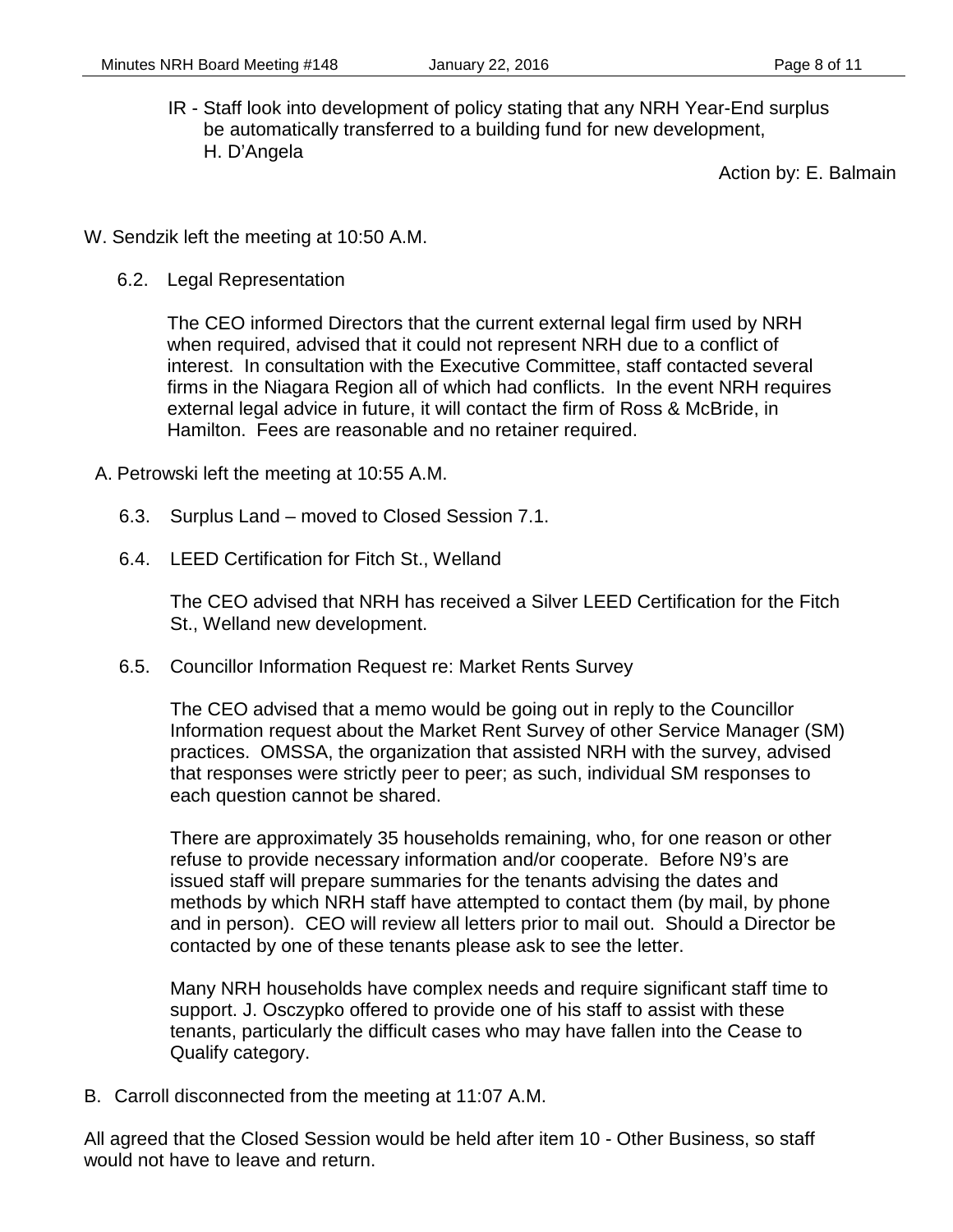#### **8. Committee Reports**

8.1. Appeal Hearings

Minutes of the Nov. 24, 2015 and Jan. 5, 2016 hearings were provided for information.

8.2. Tenant Advisory Group

Minutes of the June 10 & September 23, 2015 Tenant Advisory Group Meetings were provided for information.

8.3. Executive Committee

Minutes of the December 8, 2015 Executive Committee meeting were provided for information

*Moved by S. Volpatti Seconded by J. Hyatt*

#### *THAT the Niagara Regional Housing Board of Directors RECEIVE the minutes of the Appeal Hearings, Tenant Advisory Group and Executive Committee for information.*

*CARRIED*

Action by: E. Balmain

8.a. *Moved by H. D'Angela Seconded by K. Blackley*

#### *THAT the Niagara Regional Housing Board of Directors APPROVE a review of the reporting method used for appeal hearings and use of names.*

*CARRIED*

S. Cordiner left the meeting at 11:30 A.M.

#### **9. For Information**

- 9.1. Action Items from Previous Meetings Completed in 2015 Provided for Information.
- 9.2. Letter and Certificate to NRH dated Dec. 9, 2015 re: LEED Silver certification for Fitch St. East Building Provided for information.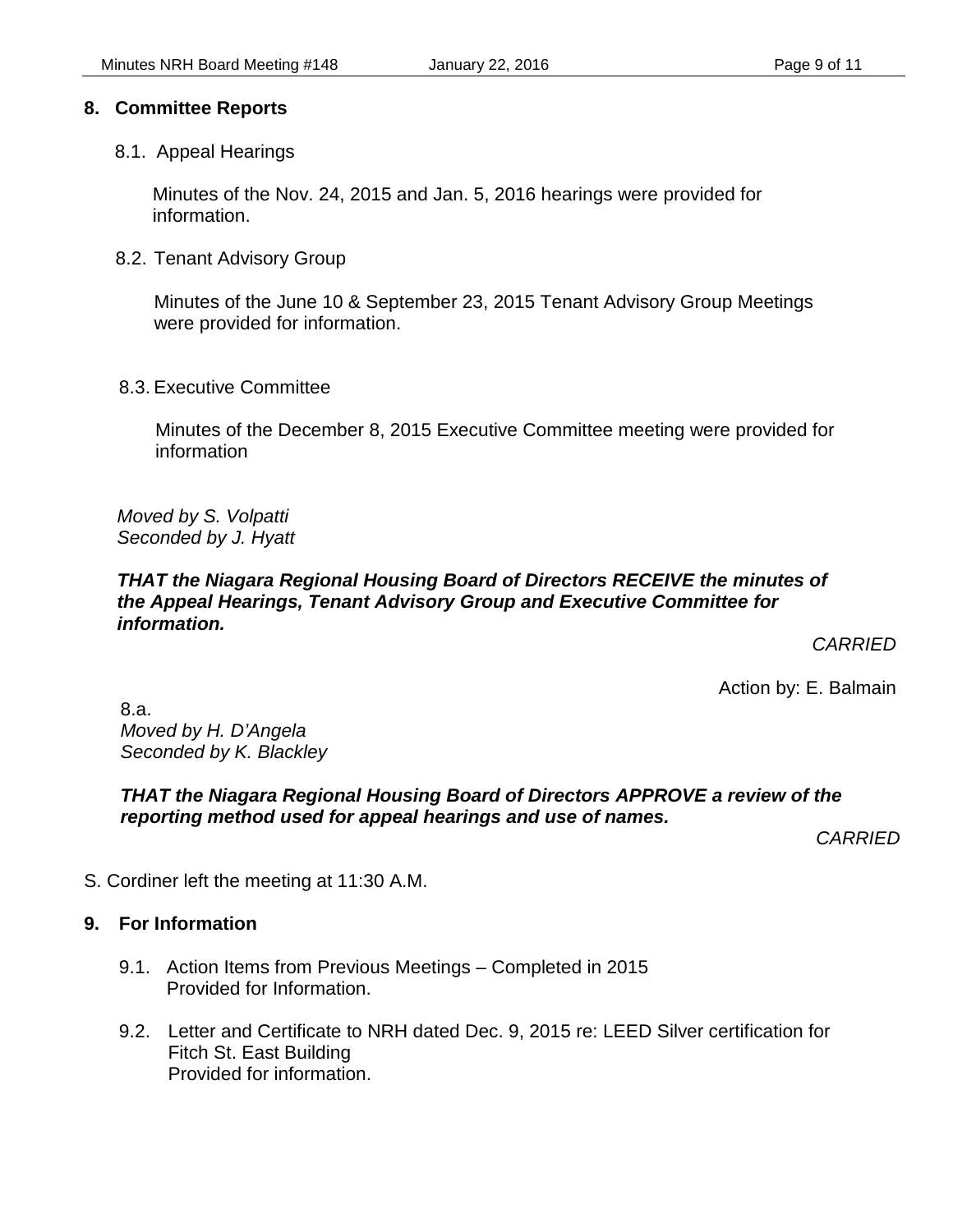#### **10. Other Business**

- 10.1. Update on Tenders Information provided by J. Hyatt under item 4.4.
- 10.2. Property Tax Exemption Update

H. D'Angela advised that the motion to exempt NRH owned units from property taxes went to Council. He requested that a report come back to the Board. If Directors have any questions regarding this item please forward to H. D'Angela and he will make sure the questions are answered by Corporate Services.

11:35 A.M. - A. Jugley, T. Frena and W. Thompson left the meeting.

#### 7. **Closed Session**

*Moved by P. O'Neill Seconded by K. Goka*

#### *That the meeting MOVE INTO Closed Session to receive information of a confidential nature relating to a proposed or pending acquisition or disposition of land by the municipality or local board – Potential Sites for New Development.*

*CARRIED*

- 7.1. Potential Sites for New Development
- S. Volpatti left the meeting at 11:45 A.M.

*Moved by K. Blackley Seconded by J. Osczypko*

*That the Board RISE with report.*

*CARRIED*

*Moved by K. Blackley Seconded by J. Osczypko*

- *1. That the Niagara Regional Housing Board of Directors RECEIVE report IC 16-148-7.1. Potential Sites for New Development; and,*
- *2. That staff follow direction given in closed session.*

*CARRIED*

11. Next Meetings

Monday, February 8, 2016 at 9:00 A.M. Friday, February 19, 2016 at 9:00 A.M. NRH Board Room Campbell East, 3<sup>rd</sup> Floor